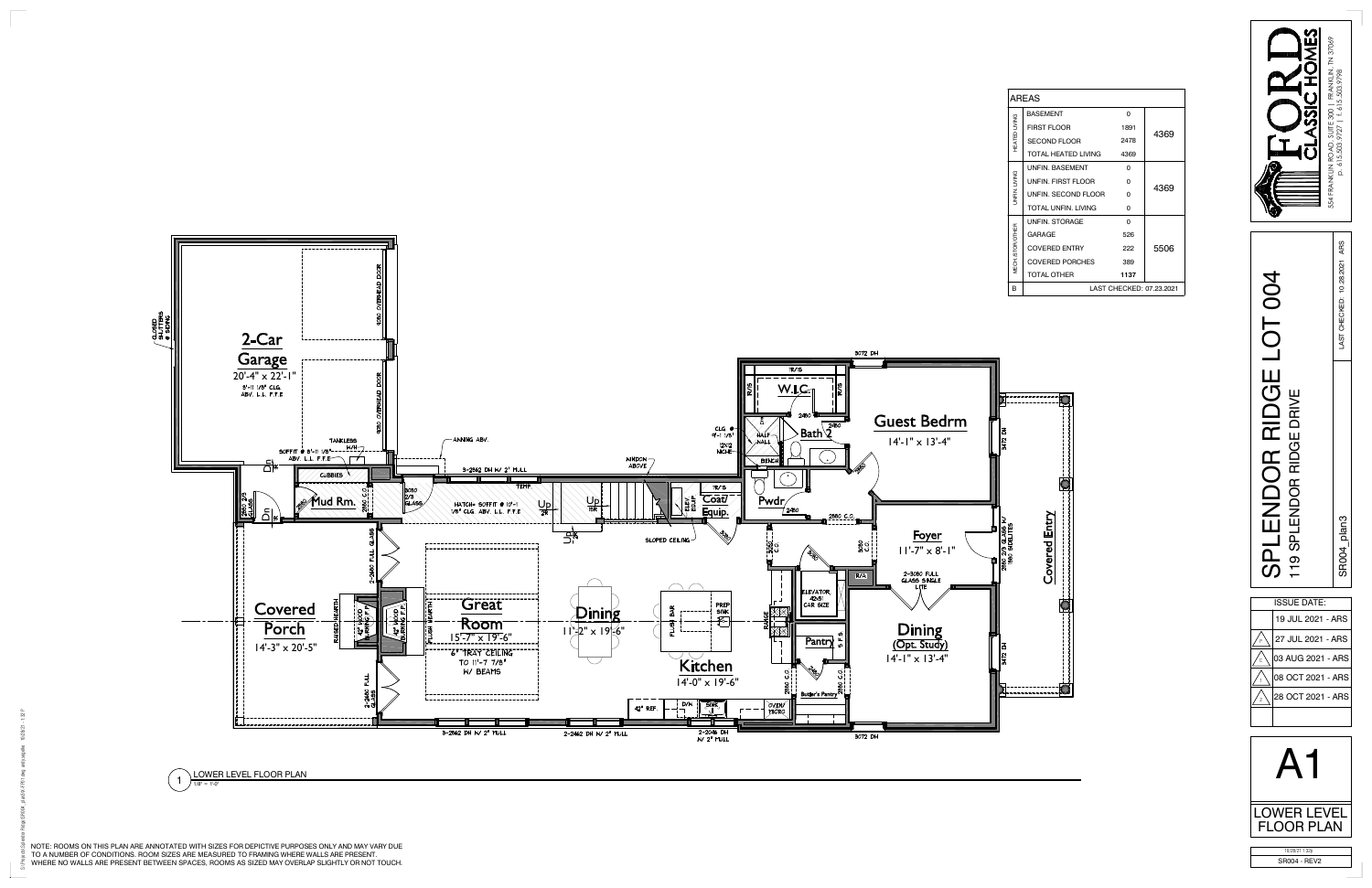



NOTE: ROOMS ON THIS PLAN ARE ANNOTATED WITH SIZES FOR DEPICTIVE PURPOSES ONLY AND MAY VARY DUETO A NUMBER OF CONDITIONS. ROOM SIZES ARE MEASURED TO FRAMING WHERE WALLS ARE PRESENT.WHERE NO WALLS ARE PRESENT BETWEEN SPACES, ROOMS AS SIZED MAY OVERLAP SLIGHTLY OR NOT TOUCH.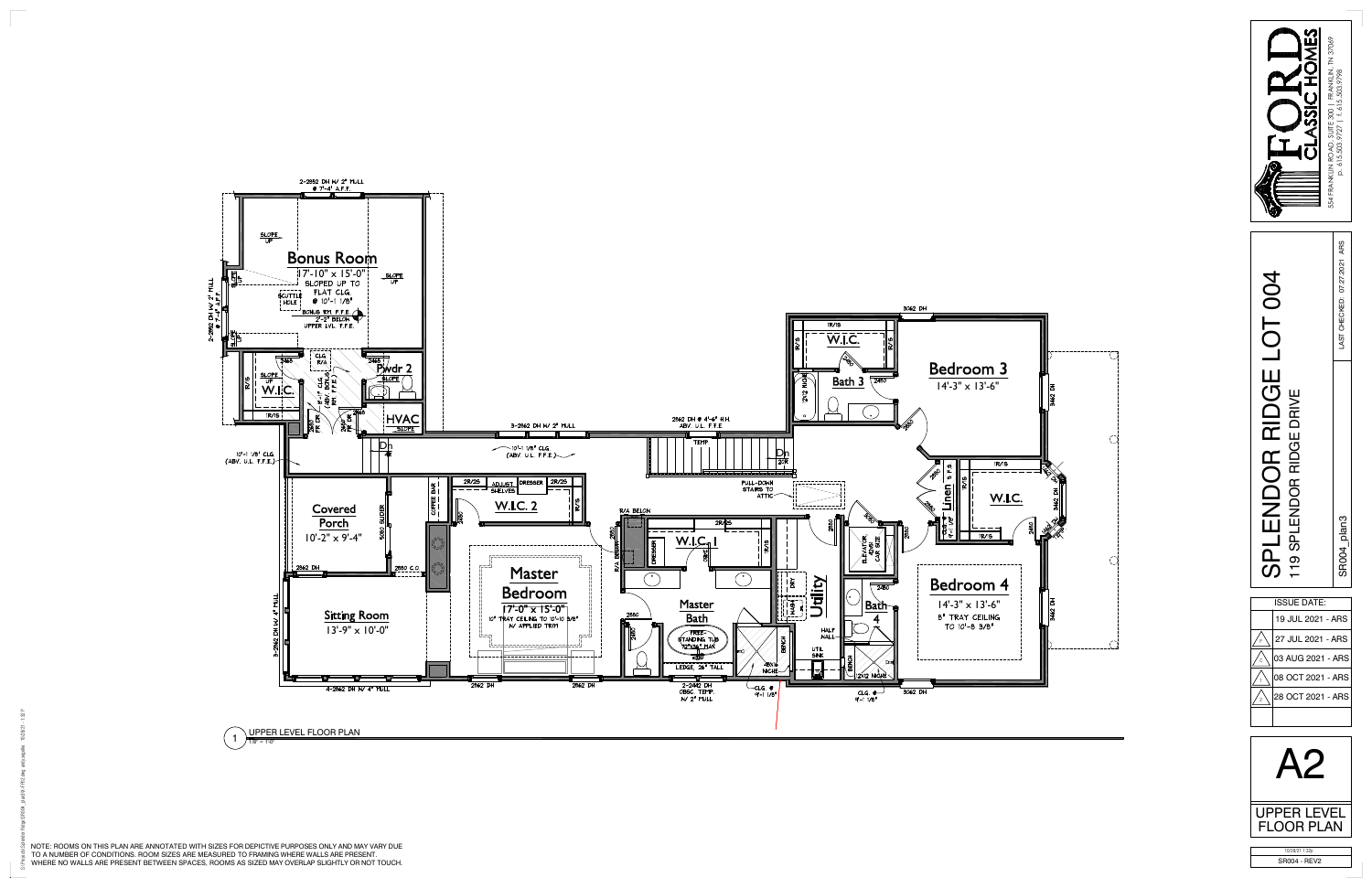$\overline{\mathbb{F}}$